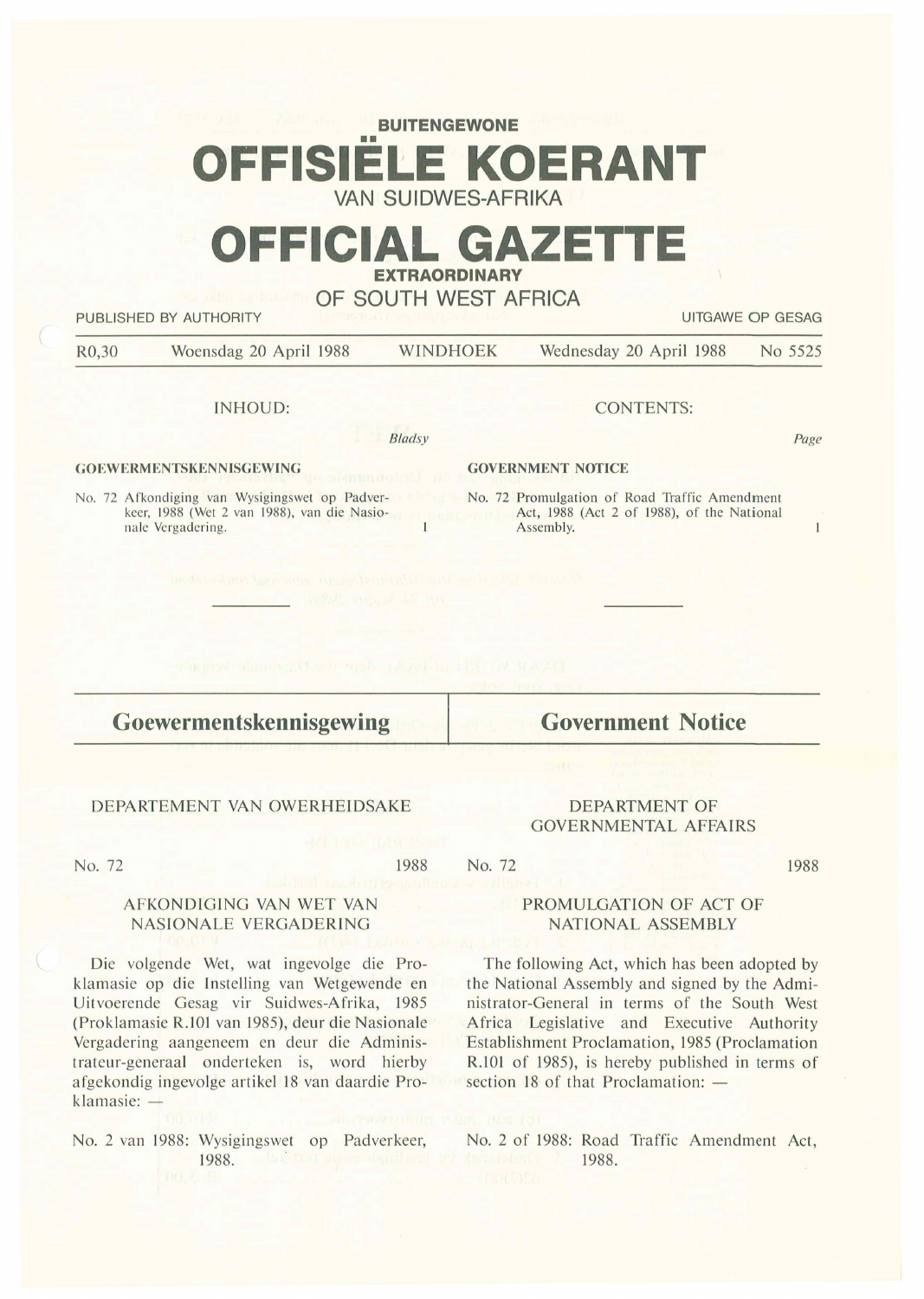# **ROAD TRAFFIC AMENDMENT ACT, 1988**

**Act No. 2, 1988** 

# **EXPLANATORY NOTE:**

- Words underlined with solid line indicate insertions proposed.
- $\mathbf{I}$  $\mathbf{I}$ Words in bold type in square brackets indicate omissions proposed.

# **ACT**

**To amend the Road Traffic Ordinance, 1967, so as to increase miscellaneous fees prescribed in Part** II of **Schedule 2 to the Ordinance.** 

*(English text signed by the Administrator-General on 24 March 1988)* 

BE IT ENACTED by the National Assembly, as follows:-

**1.** Schedule 2 to the Road Traffic Ordinance 1967, is hereby amended by the substitution for Part II of the following:

# "PART II

#### MISCELLANEOUS FEES

| 1. Certificate of temporary exemption (sec-                                             | R <sub>10</sub> ,00 |  |
|-----------------------------------------------------------------------------------------|---------------------|--|
| 2. Temporary permit (section $14(1)$ )                                                  | R <sub>10</sub> ,00 |  |
| undakumusha kaban Khai<br>3. Special permit (section $14(2)$ )  R 5,00                  |                     |  |
| 4. Transfer of motor vehicle licences (sections<br>$27(3)$ and $28(2)$ : $\blacksquare$ |                     |  |
| a de BWWT Thomp. ( van seconditor<br>(a) to motor cycles and motor tricycles.           | R 5,00              |  |
| (b) to other motor vehicles $\dots\dots\dots\dots$                                      | R <sub>10</sub> ,00 |  |
| 5. Examination for learner's licence (section<br>$62(3)(a))$                            | R 5,00              |  |

Amendment of Schedule 2 to Ordinance 30 of 1967, as amended by section 8 of Ordinance<br>25 of 1969, section 22<br>of Ordinance 18 of 1970, section 36 of<br>Ordinance 18 of 1971,<br>section 18 of Ordinance 16 of 1972, sectio n 13 of Ordin ance 19 of 1975, sectio n 21 of Ordinance 17 of 1980, section 1 of<br>Proclamation AG. 22 of<br>1983, section 1 of Act 30 of 1985, section 1 of<br>Act 28 of 1986 and sec-<br>tion 1 of Act 22 of 1987.